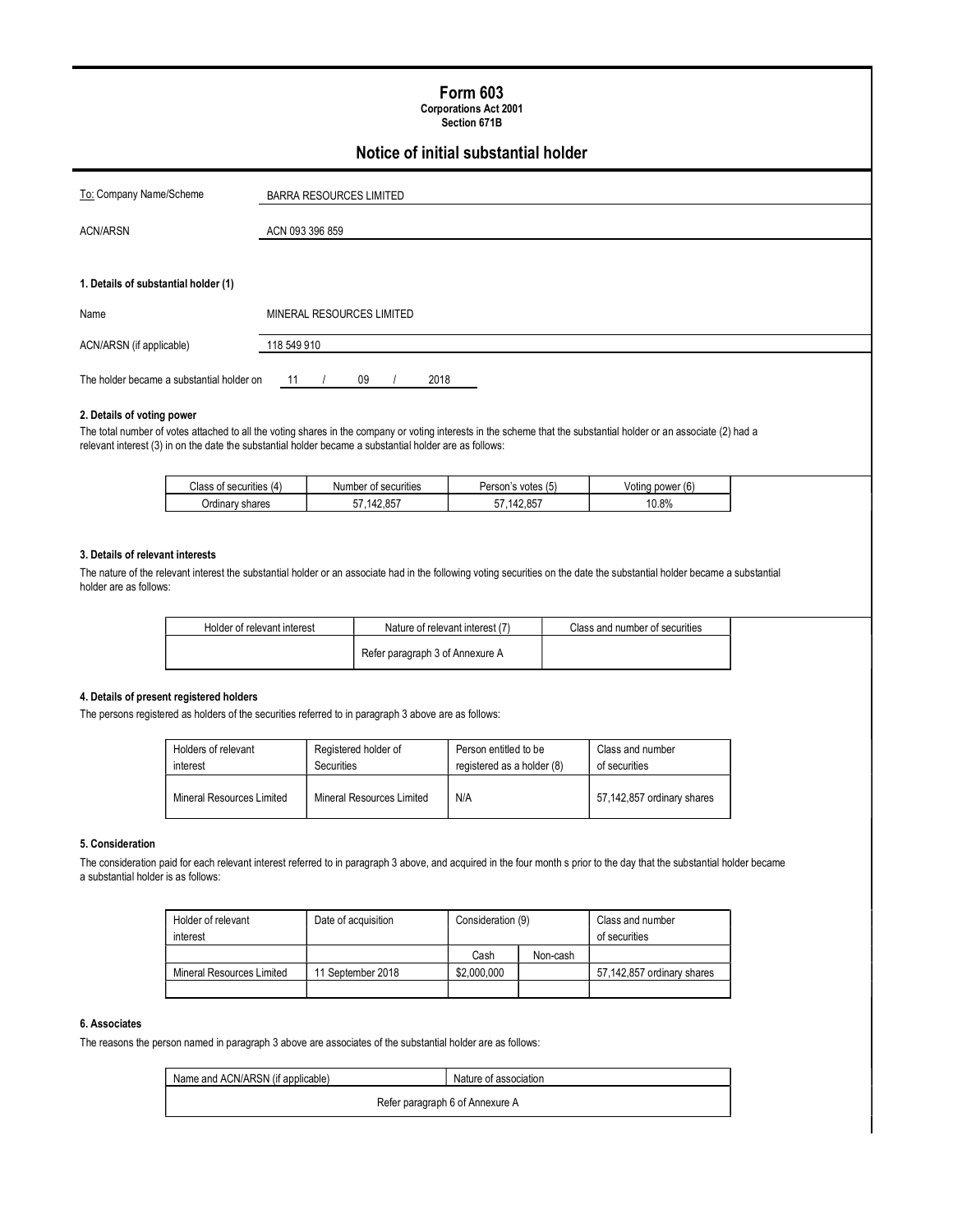#### 7. Addresses

The addresses of persons named in this form are as follows:



## **Signature**

| print name | <b>Bruce Goulds</b> | capacity |    | Company Secretary |    |      |
|------------|---------------------|----------|----|-------------------|----|------|
|            |                     | date     | 14 |                   | 09 | 2018 |
|            |                     |          |    |                   |    |      |

#### **DIRECTIONS**

- (1) If there are a number of substantial holders with similar or related relevant issues (eg. A corporation and its related corporations, or the manager and trustee of an equity trust), the names could be included in an annexure to the form. If the relevant interests of a group of persons are essentially similar, they may be referred to throughout the form as a specifically named group if the membership of each group, with the names and addresses of members is clearly set out in paragraph 7 of the form.
- (2) See the definition of "associate" in Section 9 of the Corporations Act 2001.
- (3) See the definition of "relevant interest" in sections 608 and 671B(7) of the Corporations Act 2001.
- (4) The voting shares of a company constitute one class unless divided into separate classes.
- (5) The total number of votes attached to all the voting shares in the company or voting interests in the scheme (if any) that the person or an associate has a relevant interest in.
- (6) The person's votes divided by the total votes in the body corporate or scheme multiplied by 100.

#### (7) Include details of:

- (a) any relevant agreement or other circumstances by which the relevant interest was acquired. If subsection 671B(4) applies, a copy of any document setting out the terms of any relevant agreement, and a statement by the person giving full and accurate details of any contract, scheme or arrangement, must accompany this form, together with a written statement certifying this contract, scheme or arrangement; and
- (b) any qualification of the power of a person to exercise, control the exercise of, the voting powers or disposal of the securities to which the relevant interest relates (indicating clearly the particular securities to which the qualification applies). See the definition of "relevant agreement" in section 9 of the Corporations Act 2001.
- (8) If the substantial holder in unable to determine the identity of the person (eg. If the relevant interest arises because of an option) write "unknown".
- (9) Details of the consideration must include any and all benefits, money and other, that any person from whom a relevant interest was acquired has, or may, become entitled to receive in relation to that acquisition. Details must be included even if the benefit is conditional on the happening or not of a contingency. Details must be included of any benefit paid on behalf of the substantial holder or its associate in relation to the acquisitions, even if they are not paid directly to the person from whom the relevant interest was acquired.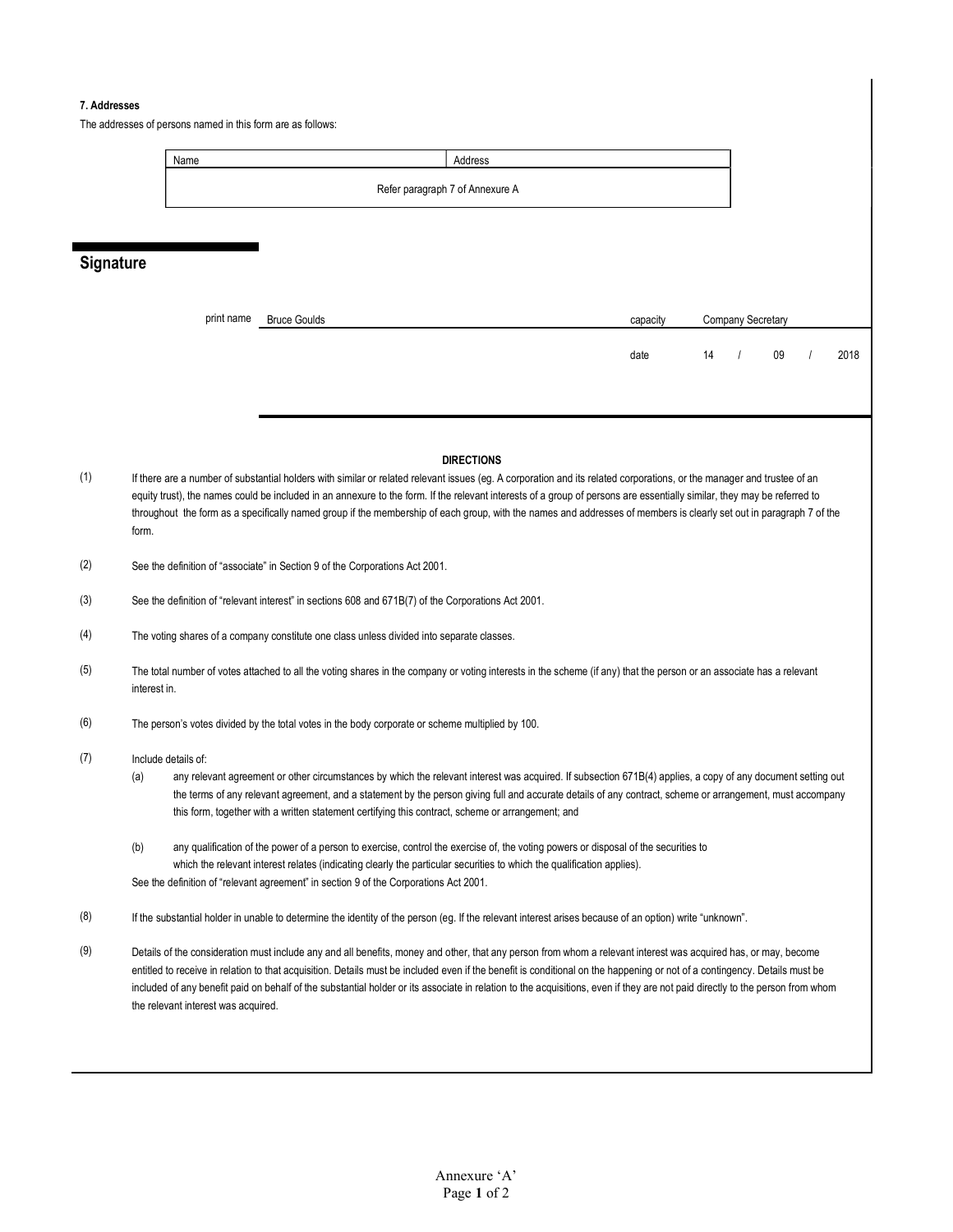## THIS IS ANNEXURE 'A' OF 4 PAGES REFERRED TO IN FORM 603 'NOTICE OF INITIAL SUBSTANTIAL HOLDER' LODGED BY MINERAL RESOURCES LIMITED IN RELATION TO BARRA RESOURCES LIMITED ABN 76 093 396 859

| Print Name | <b>Bruce Goulds</b> | Capacity Company Secretary/CFO |            |
|------------|---------------------|--------------------------------|------------|
|            |                     |                                |            |
|            |                     |                                |            |
| Sign Here  |                     | Date                           | 14/09/2018 |
|            |                     |                                |            |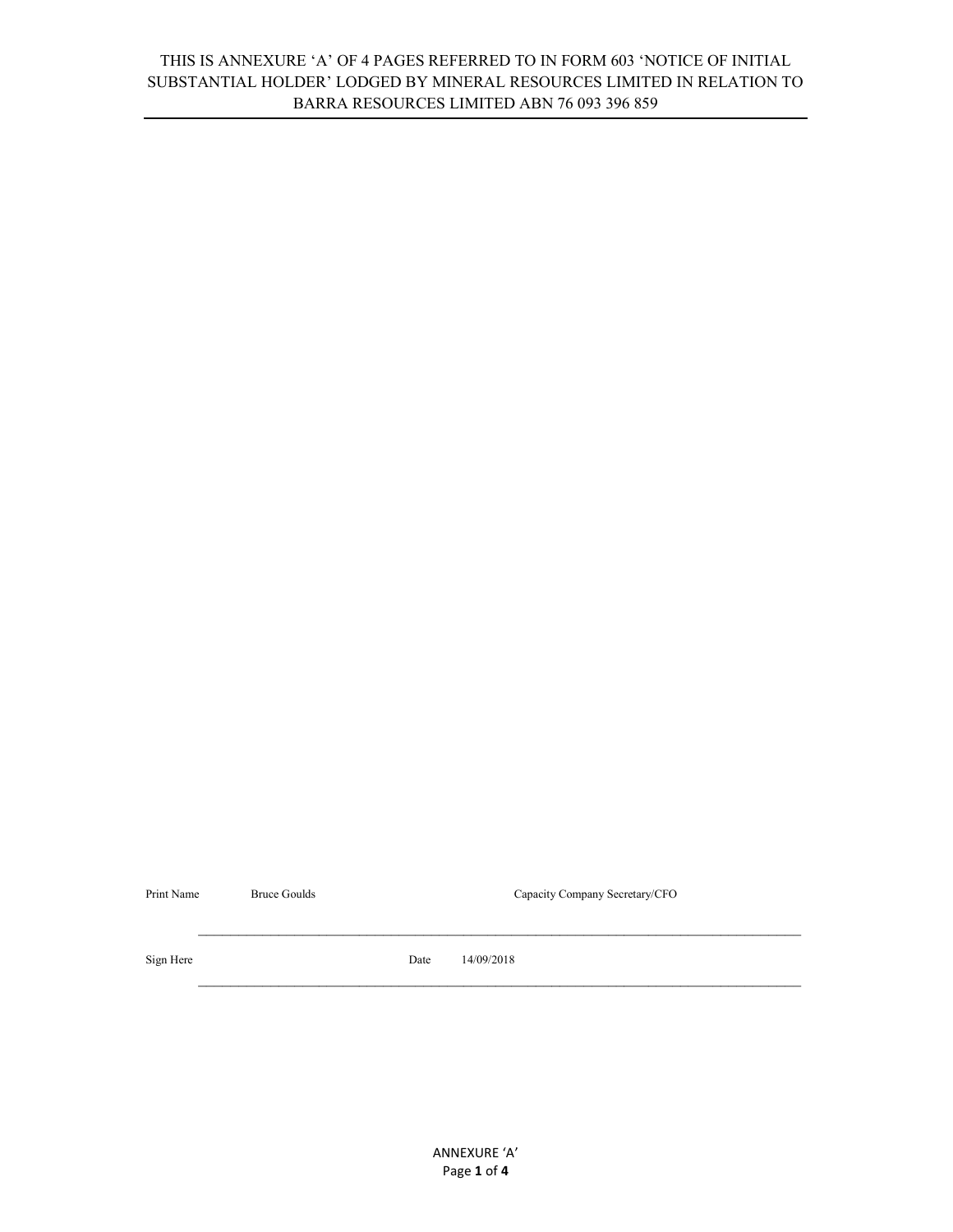### 3. Details of relevant interests

The nature of the relevant interest the substantial holder or an associate had in the following voting securities on the date the substantial holder became a substantial holder are as follows:

| <b>Holder of relevant interest</b>             | Nature of relevant interest (7)                            | <b>Class and number of securities</b>   |
|------------------------------------------------|------------------------------------------------------------|-----------------------------------------|
| <b>Mineral Resources Limited</b>               | Holder of the securities                                   | 57,142,857 ordinary shares<br>$\bullet$ |
| <b>Crushing Services International Pty Ltd</b> | Pursuant to section 608 of the Corporations Act 2001 (Cth) | Nil                                     |
| P.I.H.A. Pty Ltd                               | Pursuant to section 608 of the Corporations Act 2001 (Cth) | Nil                                     |
| Process Minerals International Pty Ltd         | Pursuant to section 608 of the Corporations Act 2001 (Cth) | Nil                                     |
| <b>Polaris Metals Pty Ltd</b>                  | Pursuant to section 608 of the Corporations Act 2001 (Cth) | Nil                                     |
| <b>Eclipse Minerals Pty Ltd</b>                | Pursuant to section 608 of the Corporations Act 2001 (Cth) | Nil                                     |
| <b>Auvex Resources Pty Ltd</b>                 | Pursuant to section 608 of the Corporations Act 2001 (Cth) | Nil                                     |
| Mineral Resources (Equipment) Pty Ltd          | Pursuant to section 608 of the Corporations Act 2001 (Cth) | Nil                                     |
| PIHA (Water) Pty Ltd                           | Pursuant to section 608 of the Corporations Act 2001 (Cth) | Nil                                     |
| <b>Steelpile Pty Ltd</b>                       | Pursuant to section 608 of the Corporations Act 2001 (Cth) | Nil                                     |
| <b>Mineral Construction Pty Ltd</b>            | Pursuant to section 608 of the Corporations Act 2001 (Cth) | Nil                                     |
| MRL Asset Management Pty Ltd                   | Pursuant to section 608 of the Corporations Act 2001 (Cth) | Nil                                     |
| Vigor Materials Handling Pty Ltd               | Pursuant to section 608 of the Corporations Act 2001 (Cth) | Nil                                     |
| <b>MRL Rail Pty Ltd</b>                        | Pursuant to section 608 of the Corporations Act 2001 (Cth) | Nil                                     |
| MIS. Carbonart Pty Ltd                         | Pursuant to section 608 of the Corporations Act 2001 (Cth) | Nil                                     |
| <b>Flotar Pty Ltd</b>                          | Pursuant to section 608 of the Corporations Act 2001 (Cth) | Nil                                     |
| ACN 611 495 268 Pty Ltd                        | Pursuant to section 608 of the Corporations Act 2001 (Cth) | Nil                                     |
| ACN 611 494 912 Pty Ltd                        | Pursuant to section 608 of the Corporations Act 2001 (Cth) | Nil                                     |
| Wodgina Lithium Pty Ltd                        | Pursuant to section 608 of the Corporations Act 2001 (Cth) | Nil                                     |
| <b>Mineral Resources Transport Pty Ltd</b>     | Pursuant to section 608 of the Corporations Act 2001 (Cth) | Nil                                     |
| ACN 616 667 442 Pty Ltd                        | Pursuant to section 608 of the Corporations Act 2001 (Cth) | Nil                                     |
| ACN 616 677 797 Pty Ltd                        | Pursuant to section 608 of the Corporations Act 2001 (Cth) | Nil                                     |
| ACN 616 678 249 Pty Ltd                        | Pursuant to section 608 of the Corporations Act 2001 (Cth) | Nil                                     |
| <b>Bulk Ore Shuttle Systems Pty Ltd</b>        | Pursuant to section 608 of the Corporations Act 2001 (Cth) | Nil                                     |
| <b>Empire Oil Co (WA) Limited</b>              | Pursuant to section 608 of the Corporations Act 2001 (Cth) | Nil                                     |
| <b>Cattamarra Farms Pty Ltd</b>                | Pursuant to section 608 of the Corporations Act 2001 (Cth) | Nil                                     |
| <b>Reed Advanced Minerals Pty Ltd</b>          | Pursuant to section 608 of the Corporations Act 2001 (Cth) | Nil                                     |
| <b>Reed Industrial Minerals Pty Ltd</b>        | Pursuant to section 608 of the Corporations Act 2001 (Cth) | Nil                                     |
| <b>Energy Resources Pty Ltd</b>                | Pursuant to section 608 of the Corporations Act 2001 (Cth) | Nil                                     |
| Yilgarn Iron Pty Ltd                           | Pursuant to section 608 of the Corporations Act 2001 (Cth) | Nil                                     |
| <b>Iron Resources Pty Ltd</b>                  | Pursuant to section 608 of the Corporations Act 2001 (Cth) | Nil                                     |
| ACN 627 949 544 Pty Ltd                        | Pursuant to section 608 of the Corporations Act 2001 (Cth) | Nil                                     |
| ACN 627 949 535 Pty Ltd                        | Pursuant to section 608 of the Corporations Act 2001 (Cth) | Nil                                     |
| ACN 627 948 832 Pty Ltd                        | Pursuant to section 608 of the Corporations Act 2001 (Cth) | Nil                                     |
| ACN 627 948 332 Pty Ltd                        | Pursuant to section 608 of the Corporations Act 2001 (Cth) | Nil                                     |
| ACN 625 973 006 Pty Ltd                        | Pursuant to section 608 of the Corporations Act 2001 (Cth) | Nil                                     |

### 6. Associates

The reason the persons named in paragraph 3 above are associates of the substantial holder are as follows:

| Name and ACN/ABN (if applicable)                          | <b>Nature of association</b>  |
|-----------------------------------------------------------|-------------------------------|
| Crushing Services International Pty Ltd (ACN 069 303 377) | <b>Related Body Corporate</b> |
| P.I.H.A. Pty Ltd (ACN 061 356 812))                       | <b>Related Body Corporate</b> |
| Process Minerals International Pty Ltd (ACN 063 988 894)  | <b>Related Body Corporate</b> |
| Polaris Metals Pty Ltd (ACN 085 223 570)                  | <b>Related Body Corporate</b> |
| Eclipse Minerals Pty Ltd (ACN 097 974 813)                | <b>Related Body Corporate</b> |
| Auvex Resources Pty Ltd (ACN 129 087 832)                 | <b>Related Body Corporate</b> |
| Mineral Resources (Equipment) Pty Ltd (ACN 162 993 080)   | <b>Related Body Corporate</b> |
| PIHA (Water) Pty Ltd (ACN 162 627 358)                    | <b>Related Body Corporate</b> |
| Steelpile Pty Ltd (ACN 169 849 987)                       | <b>Related Body Corporate</b> |
| Mineral Construction Pty Ltd (ACN 169 725 973)            | <b>Related Body Corporate</b> |
| MRL Asset Management Pty Ltd (ACN 169 725 964)            | <b>Related Body Corporate</b> |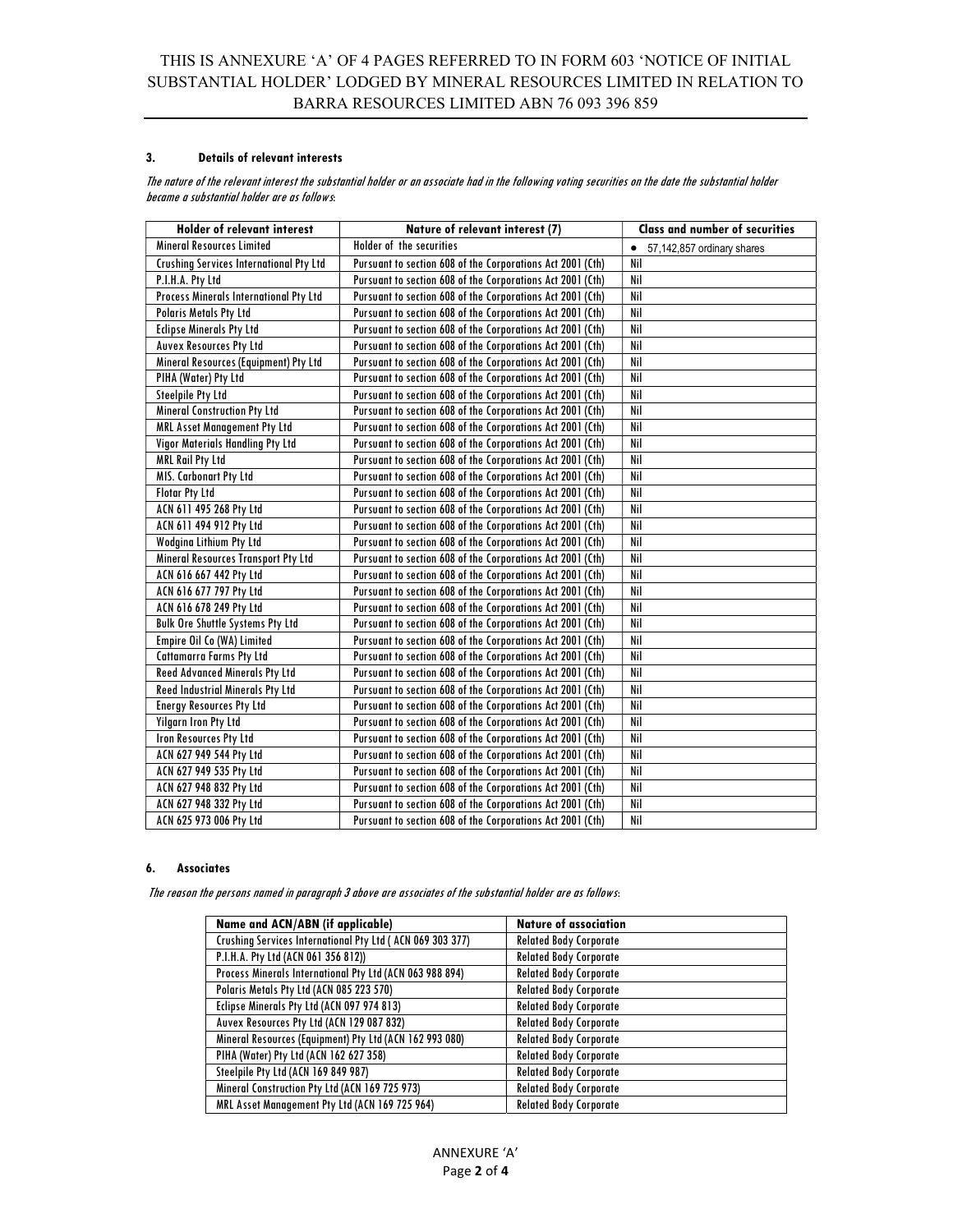# THIS IS ANNEXURE 'A' OF 4 PAGES REFERRED TO IN FORM 603 'NOTICE OF INITIAL SUBSTANTIAL HOLDER' LODGED BY MINERAL RESOURCES LIMITED IN RELATION TO BARRA RESOURCES LIMITED ABN 76 093 396 859

| Vigor Materials Handling Pty Ltd (ACN 602 182 463)    | <b>Related Body Corporate</b> |
|-------------------------------------------------------|-------------------------------|
| MRL Rail Pty Ltd (ACN 169 516 296)                    | <b>Related Body Corporate</b> |
| MIS. Carbonart Pty Ltd (ACN 160 456 922)              | <b>Related Body Corporate</b> |
| Flotar Pty Ltd (ACN 608 310 014)                      | <b>Related Body Corporate</b> |
| ACN 611 495 268 Pty Ltd                               | <b>Related Body Corporate</b> |
| ACN 611 494 912 Pty Ltd                               | <b>Related Body Corporate</b> |
| Wodgina Lithium Pty Ltd                               | <b>Related Body Corporate</b> |
| Mineral Resources Transport Pty Ltd (ACN 158 718 195) | <b>Related Body Corporate</b> |
| ACN 616 667 442 Pty Ltd                               | <b>Related Body Corporate</b> |
| ACN 616 677 797 Pty Ltd                               | <b>Related Body Corporate</b> |
| ACN 616 678 249 Pty Ltd                               | <b>Related Body Corporate</b> |
| Bulk Ore Shuttle Systems Pty Ltd (ACN 621 413 803)    | <b>Related Body Corporate</b> |
| Empire Oil Co (WA) Limited (ARBN 009 475 423)         | <b>Related Body Corporate</b> |
| Cattamarra Farms Pty Ltd (ACN 158 097 431)            | <b>Related Body Corporate</b> |
| Reed Advanced Minerals Pty Ltd (ACN 142 876 211)      | <b>Related Body Corporate</b> |
| Reed Industrial Minerals Pty Ltd (ACN 138 805 722)    | <b>Related Body Corporate</b> |
| Energy Resources Pty Ltd (ACN 623 115 088)            | <b>Related Body Corporate</b> |
| Yilgarn Iron Pty Itd (ACN 626 035 078)                | <b>Related Body Corporate</b> |
| Iron Resources Pty Itd (ACN 626 063 796)              | <b>Related Body Corporate</b> |
| ACN 627 949 544 Pty Ltd                               | <b>Related Body Corporate</b> |
| ACN 627 949 535 Pty Ltd                               | <b>Related Body Corporate</b> |
| ACN 627 948 832 Pty Ltd                               | <b>Related Body Corporate</b> |
| ACN 627 948 332 Pty Ltd                               | <b>Related Body Corporate</b> |
| ACN 625 973 006 Pty Ltd                               | <b>Related Body Corporate</b> |

### 7. Addresses

The addresses of persons named in this form are as follows:

| <b>Name</b>                                                 | <b>Address</b>                   |
|-------------------------------------------------------------|----------------------------------|
| Crushing Services International Pty Ltd ( ACN 069 303 377)) | 1 Sleat Road, Applecross WA 6153 |
| P.I.H.A. Pty Ltd (ACN 061 356 812))                         | 1 Sleat Road, Applecross WA 6153 |
| Process Minerals International Pty Ltd (ACN 063 988 894)    | 1 Sleat Road, Applecross WA 6153 |
| Polaris Metals Pty Ltd (ACN 085 223 570)                    | 1 Sleat Road, Applecross WA 6153 |
| Eclipse Minerals Pty Ltd (ACN 097 974 813)                  | 1 Sleat Road, Applecross WA 6153 |
| Auvex Resources Pty Ltd (ACN 129 087 832)                   | 1 Sleat Road, Applecross WA 6153 |
| Mineral Resources (Equipment) Pty Ltd (ACN 162 993 080)     | 1 Sleat Road, Applecross WA 6153 |
| PIHA (Water) Pty Ltd (ACN 162 627 358)                      | 1 Sleat Road, Applecross WA 6153 |
| Steelpile Pty Ltd (ACN 169 849 987)                         | 1 Sleat Road, Applecross WA 6153 |
| Mineral Construction Pty Ltd (ACN 169 725 973)              | 1 Sleat Road, Applecross WA 6153 |
| MRL Asset Management Pty Ltd (ACN 169 725 964)              | 1 Sleat Road, Applecross WA 6153 |
| Vigor Materials Handling Pty Ltd (ACN 602 182 463)          | 1 Sleat Road, Applecross WA 6153 |
| MRL Rail Pty Ltd (ACN 169 516 296)                          | 1 Sleat Road, Applecross WA 6153 |
| MIS. Carbonart Pty Ltd (ACN 160 456 922)                    | 1 Sleat Road, Applecross WA 6153 |
| Flotar Pty Ltd (ACN 608 310 014)                            | 1 Sleat Road, Applecross WA 6153 |
| ACN 611 495 268 Pty Ltd                                     | 1 Sleat Road, Applecross WA 6153 |
| ACN 611 494 912 Pty Ltd                                     | 1 Sleat Road, Applecross WA 6153 |
| Wodgina Lithium Pty Ltd                                     | 1 Sleat Road, Applecross WA 6153 |
| Mineral Resources Transport Pty Ltd (ACN 158 718 195)       | 1 Sleat Road, Applecross WA 6153 |
| ACN 616 667 442 Pty Ltd                                     | 1 Sleat Road, Applecross WA 6153 |
| ACN 616 677 797 Pty Ltd                                     | 1 Sleat Road, Applecross WA 6153 |
| ACN 616 678 249 Pty Ltd                                     | 1 Sleat Road, Applecross WA 6153 |
| Bulk Ore Shuttle Systems Pty Ltd (ACN 621 413 803)          | 1 Sleat Road, Applecross WA 6153 |
| Empire Oil Co (WA) Limited (ARBN 009 475 423)               | 1 Sleat Road, Applecross WA 6153 |
| Cattamarra Farms Pty Ltd (ACN 158 097 431)                  | 1 Sleat Road, Applecross WA 6153 |
| Reed Advanced Minerals Pty Ltd (ACN 142 876 211)            | 1 Sleat Road, Applecross WA 6153 |
| Reed Industrial Minerals Pty Ltd (ACN 138 805 722)          | 1 Sleat Road, Applecross WA 6153 |
| Energy Resources Pty Ltd (ACN 623 115 088)                  | 1 Sleat Road, Applecross WA 6153 |
| Yilgarn Iron Pty Ltd (ACN 626 035 078)                      | 1 Sleat Road, Applecross WA 6153 |
| Iron Resources Pty Ltd (ACN 626 063 796)                    | 1 Sleat Road, Applecross WA 6153 |
| ACN 627 949 544 Pty Ltd                                     | 1 Sleat Road, Applecross WA 6153 |